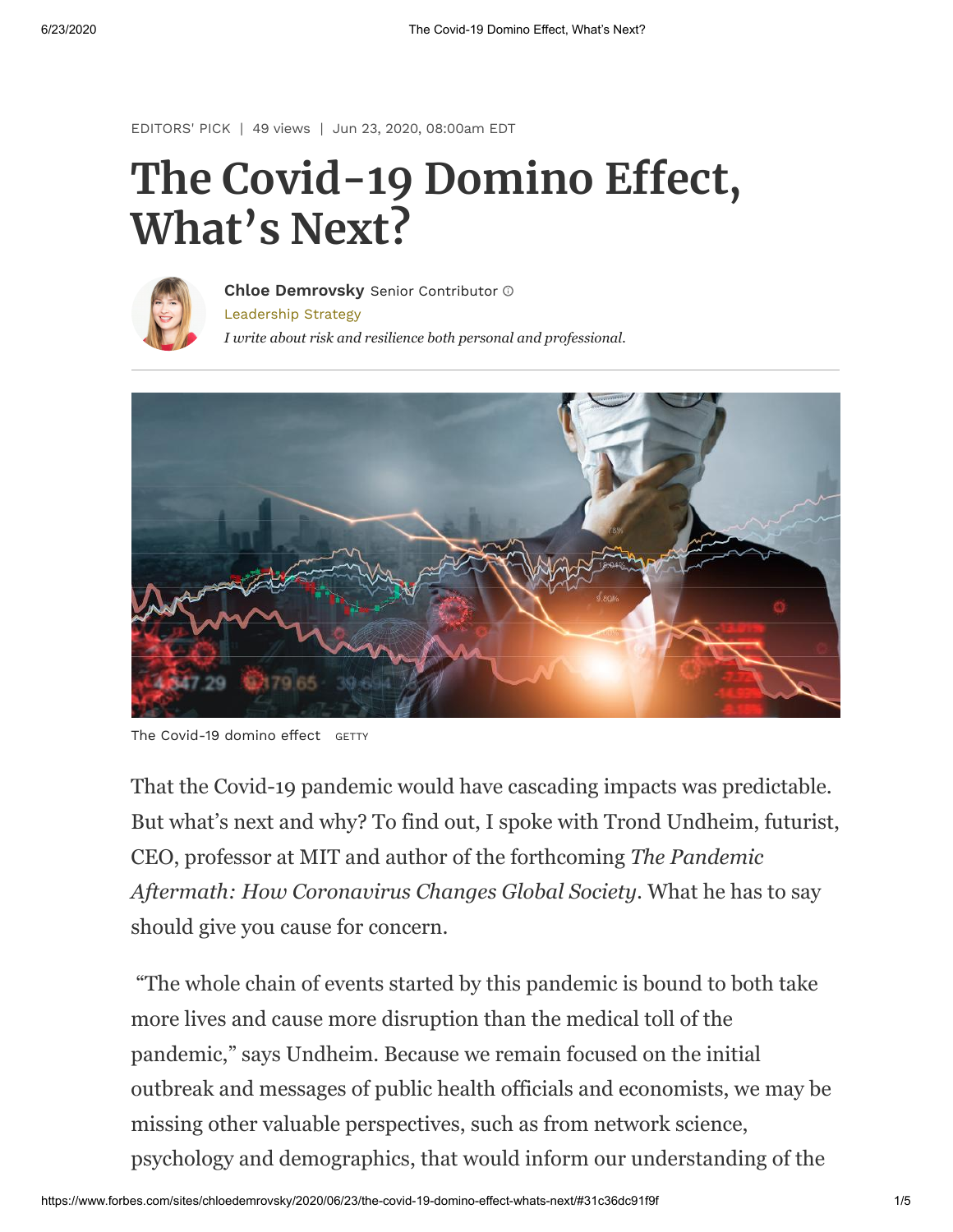### 6/23/2020 The Covid-19 Domino Effect, What's Next?

next phase. "The problem with the Covid-19 pandemic isn't actually the pandemic, but the response we have all had to it," Undheim continues, adding that if we don't modernize and broaden our thinking about response measures, the next pandemic may well "become an extinction event."

We have seen modern technology mobilized in remarkable ways to combat the spread of Covid-19, but the use has been uneven globally and results have been mixed. Undheim says we must upgrade our public health innovation capacity and build early warning as well as international response teams "through something like the WHO, but more powerful and agile."

### **Most Popular In:** [Leadership](https://www.forbes.com/leadership-strategy) Strategy

 $\land$ 

**[USCIS Rescinds Policy Memos That Increased H-1B Visa Denials](https://www.forbes.com/sites/stuartanderson/2020/06/22/uscis-rescinds-policy-memos-that-increased-h-1b-visa-denials/) [Most Rich People Build Their Wealth As Entrepreneurs, Not With Stocks](https://www.forbes.com/sites/rainerzitelmann/2020/06/22/most-rich-people-build-their-wealth-as-entrepreneurs-not-with-stocks/) [Make This Easy Mental Shift To Improve Your Productivity](https://www.forbes.com/sites/maurathomas/2020/06/19/shift-to-attention-management-from-time-management-to-improve-your-productivity/)**

"We actually need to upgrade the field of public health," he says. "I don't think public health has had the kind of innovation path that other fields of medicine or even of public sector activity has had over the past fifty years. It's not just about the lack of technological fixes. The entire toolkit is antiquated."

Even if we avoid an extinction event, the next decade will be difficult. "Covid-19 will definitely put its stain on the 2020s", says Undheim. "Many parts of the world might descend into chaos, notably poorer and soon to be severely affected countries in Africa and a good number of the world's 47 megacities, as well as the countries of Brazil, Venezuela, as well as surprisingly—the U.S. Global elites could geographically split off from rest of world."

Rising inequality will almost certainly be exacerbated by this pandemic as we are already seeing through the disproportionate job losses and disparate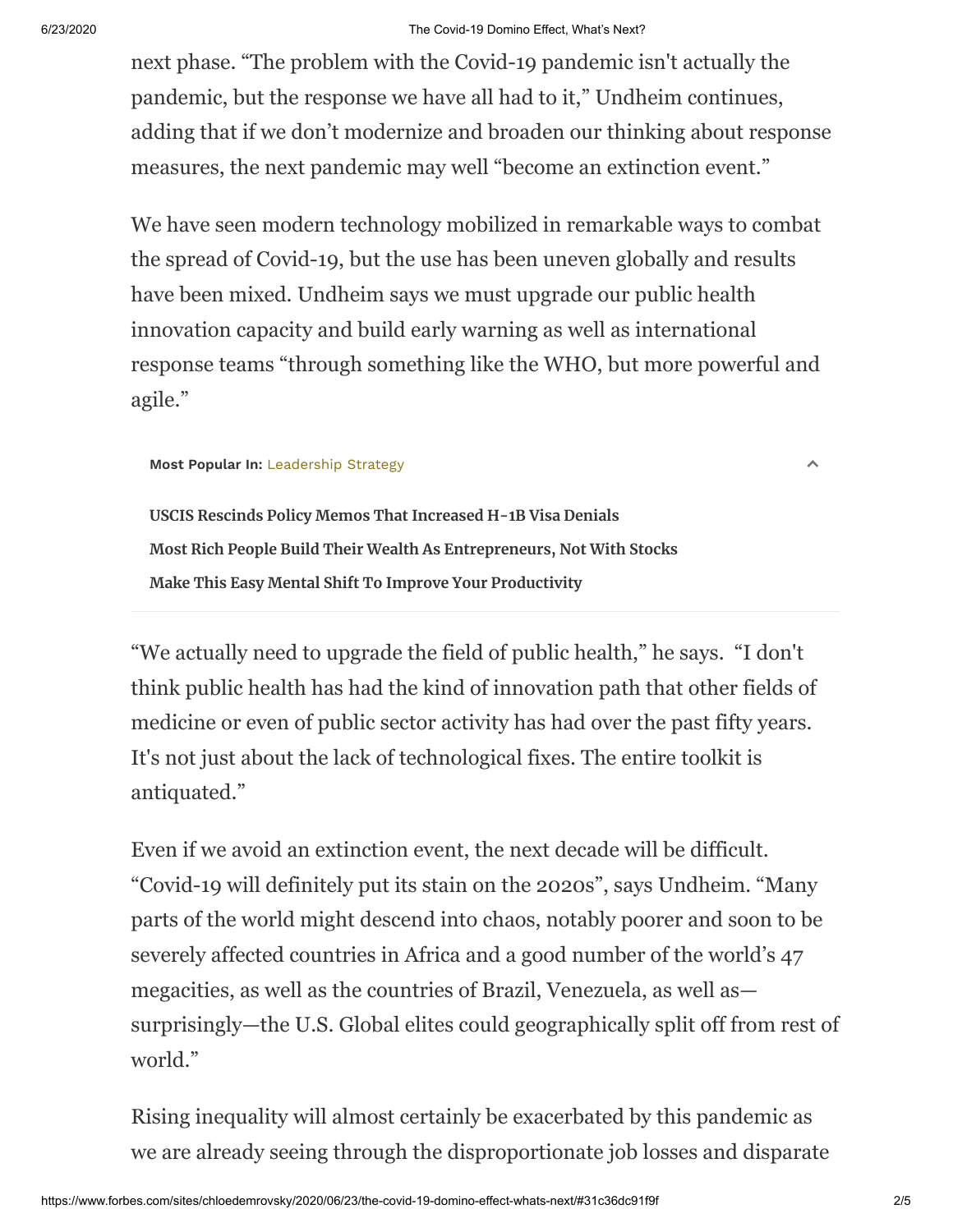#### 6/23/2020 The Covid-19 Domino Effect, What's Next?

health outcomes among society's more vulnerable populations. As a result of these vulnerabilities, the way we organize the movement and distribution of people and goods across countries and between megacities is being scrutinized, but perhaps not fast enough.

The need for changes to the status quo are being debated and at the top of the list is whether and how global supply chains will need to change, especially around critical supplies like food and medicine. Undheim does not think that the effects will be long-lasting, "the pandemic impact on supply chains is short-term in that governments and big business will try to secure their supply chain better and create redundancy. Long term, however, there is no alternative to global supply chains if you want to remain competitive."

Business leaders charged with designing and maintaining supply chains must think beyond the pandemic as a public health emergency and focus on the secondary impacts. Those effects won't be the same for everyone. While the pandemic nearly devastated the aerospace, travel and tourism industries, it has led to innovation in online marketplaces, contactless delivery and other services. Undheim suggests that other hazards must also be kept in mind: "I'm thinking of locusts in Africa, hurricanes in the U.S., and floods in Asia. Expect drastic change of power structures, a permanent state of high alert throughout the decade, and increased negative fallout from other crises that now become follow-on events, such as hurricanes, famines, terrorism, wars, climate change and other global issues."

It is essential that we focus not only on the immediate crisis at hand but also on both the connected events and the potential for other hazards. The tragedy is that we always prepare for the last pandemic. The public health community had been preparing for an outbreak of influenza, and stockpiles reflect that preparation with an emphasis on vaccines and Tamiflu rather than ventilators and personal protective equipment (PPE). After Covid-19, governments and organizations will stockpile more of the latter, but the next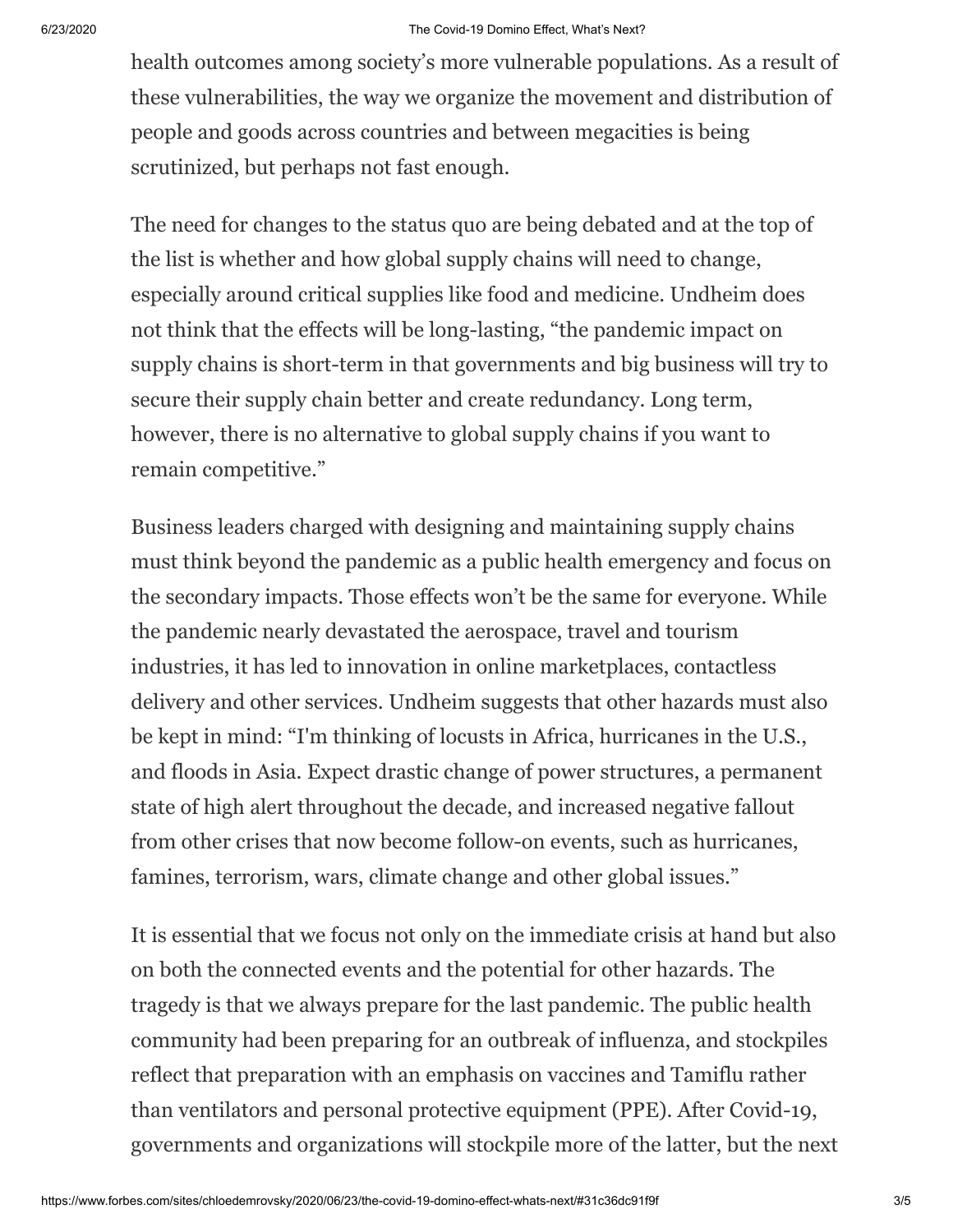pandemic will likely require other supplies that we very likely won't have thought of or prioritized. This may seem obvious, but the remedy is far from clear.

When forecasting future scenarios, decision making isn't simple. "The more we know, the more calculated our risks and exposure can be," Undheim says. However, our ability to model and forecast risk is still lacking. Undheim warns that "our risk frameworks are still sketchy in terms of prognosticating power. We need better models, better understanding of the forces of disruption, and we likely need another technology maturation step before we can make true progress. When we do, we will all be in a better place."

What should business leaders do in the meantime to continue operating in a time fraught with so much risk? They need to estimate the level of risk for their own business and not rely too much on external risk evaluations since each business model is different. They can use best practices to come up with risk categories but must tailor their analysis to their unique needs. To do that, scenario planning and exercising is essential not just for big businesses but also for small ones. "What we cannot continue to do is to forecast using linear models based simply on extrapolating the past," Undheim advises. "Those models are doomed to failure and the result is lost revenue and lack of credibility with customers, employees and boards".

Leaders from all sectors must embrace risk as a core component of their business model rather than as an afterthought. "Covid-19 proves that the world as we know it could be undone in 100 days. It most likely will return to something we recognize, but then again, maybe it will not. We have hard choices to make."

As for the single biggest impact that Covid-19 will have on the global economy? The "new normal is a euphemism," says Undheim, "the world will keep changing."